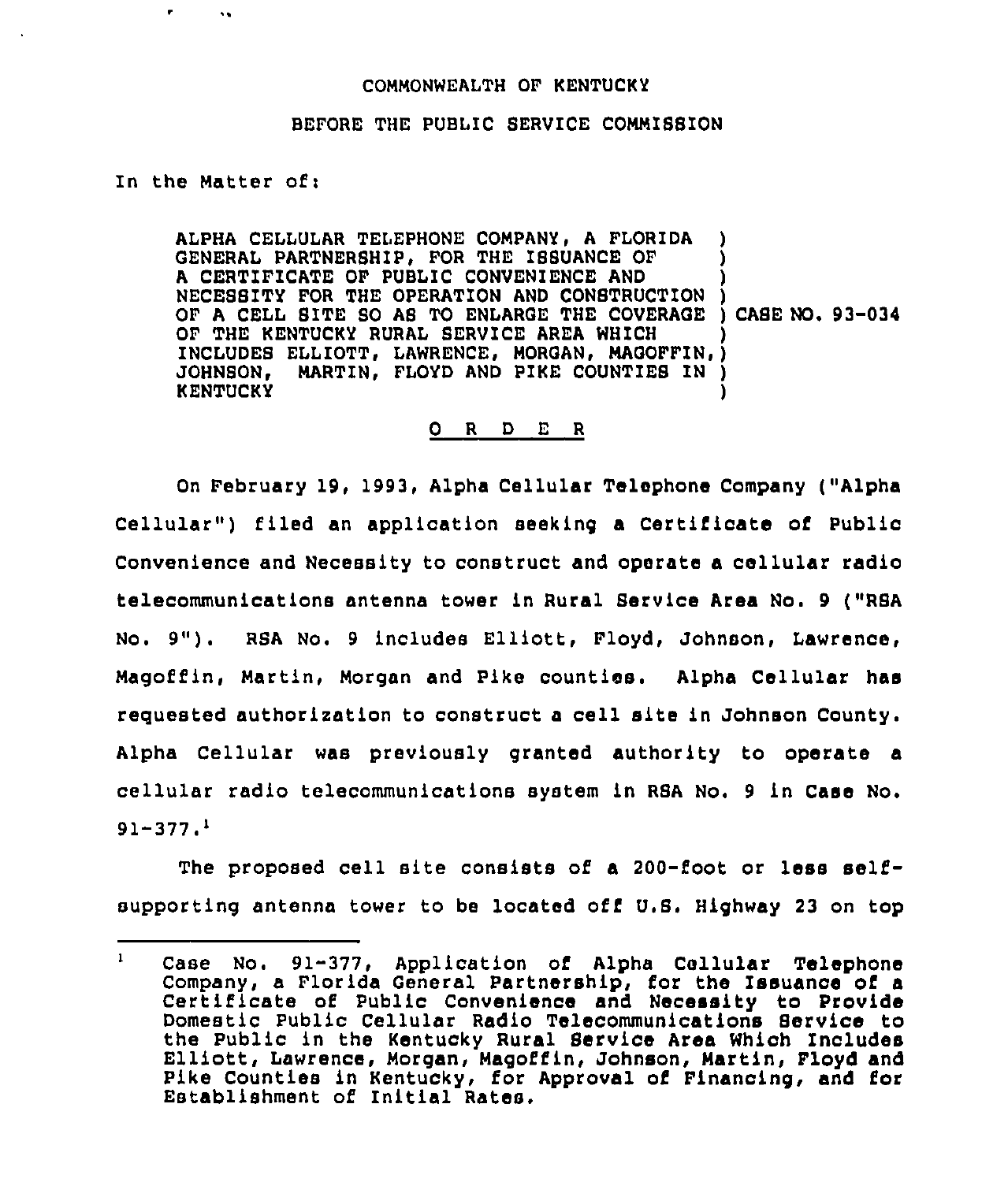of Burnt Cabin Mountain, approximately 1,3 miles southwest of Paintsville, Kentucky ("the Paintsville cell site"). The coordinates for the Paintsville cell site are North Latitude  $37^\circ$  47' 18" by West Longitude 82° 49' 12",

Alpha Cellular has provided information regarding the structure of the tower, safety measures, and antenna design criteria for the Paintsville cell site. Based upon the application, the tower and foundation design appears to meet the criteria of the Building Officials and Code Administrators International, Inc. National Building Code with reference to earthquakes, winds, and tornadoes.

Pursuant to KRS 100.324(1), the Paintsville cell site construction is exempt from local soning ordinances. Alpha Cellular has filed an application with and received approval from the Pederal Communications Commission. Approvals from the Federal Aviation Administration and the Kentucky Airport Zoning Commission for the construction and operation of the Paintsville cell site are not required as the tower height will not exceed 200 feet.

Alpha Cellular has filed notices verifying that each property owner and/or resident within 500 feet of the Paintsville cell site has been notified of the pending construction. The notice solicited any comments and informed the property owners and/or residents of their right to intervene. To date, no intervention requests have been received.

Pursuant to KRB 278.280, the Commission is required to determine proper practices to be observed when it finds, upon

 $-2-$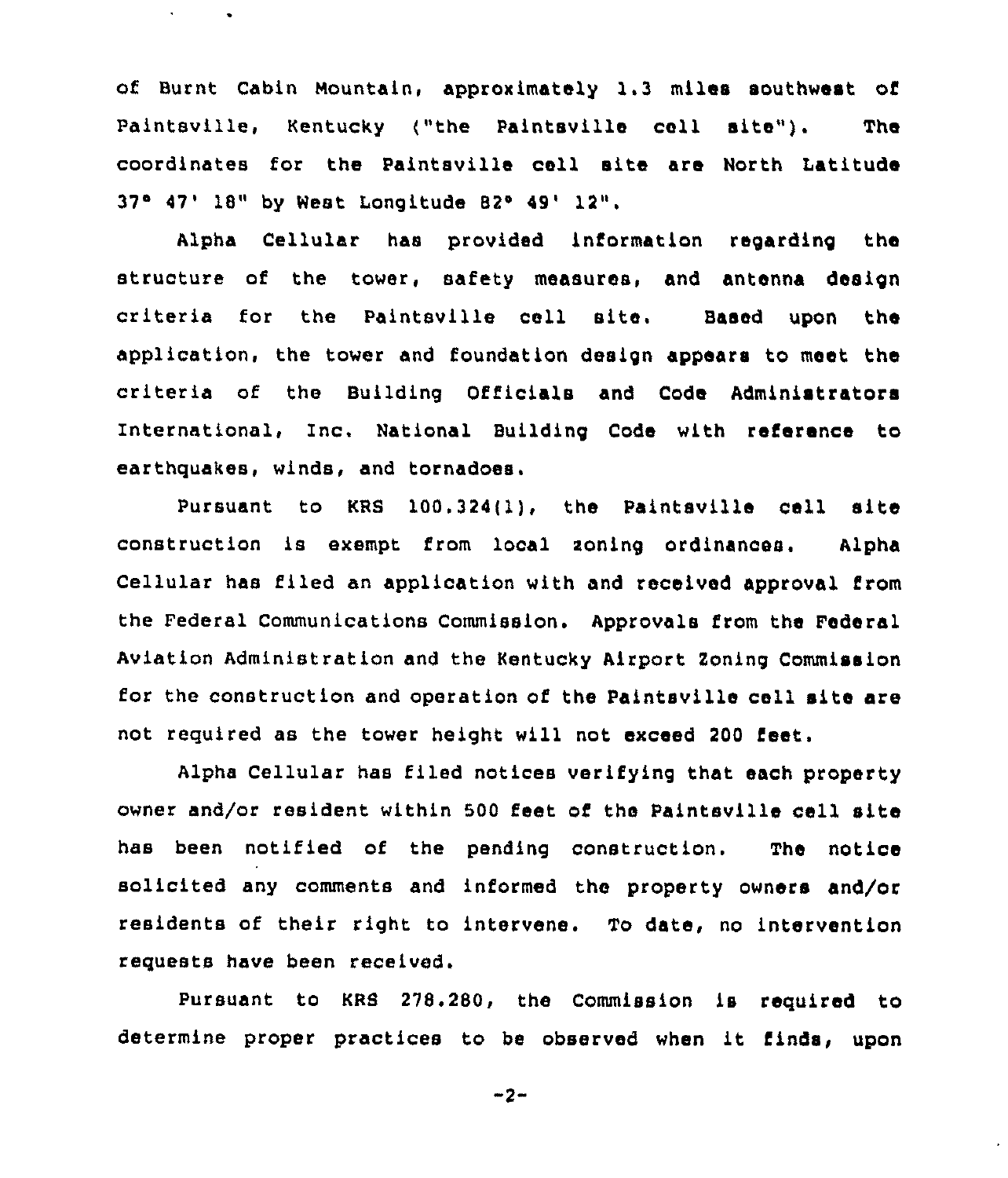complaint or on its own motion, that the facilities of any utility subject to its jurisdiction are unreasonable, unsafe, improper, or insufficient. To assist the Commission in its efforts to comply with this mandate, Alpha Cellular should notify the Commission if it does not use this antenna tower to provide cellular radio telecommunications services in the manner set out in its application and this Order. Upon receipt of such notice, the Commission may, on its own motion, institute proceedings to consider the proper practices, including removal of the unused antenna tower, which should be observed by Alpha Cellular.

The Commission, having considered the evidence of record and being otherwise sufficiently advised, finds that Alpha Cellular should be granted a Certificate of Public Convenience and Necessity to construct and operate the Paintsville cell site in RSA No. <sup>9</sup> under its previously approved tariff.

IT IS THEREFORE ORDERED that:

1. Alpha Cellular be and it hereby is granted <sup>a</sup> Certificate of Public Convenience and Necessity to construct and operate the proposed cell site consisting of a 200-foot or less self-supporting antenna tower to be located off U.S. Highway 23 on top of Burnt Cabin Mountain, approximately 1.3 miles southwest of Paintsville, Johnson County, Kentucky. The coordinates for the proposed cell site are North Latitude 37° 47' 18" by West Longitude 82° 49' 12".

2. Alpha Cellular shall immediately notify the Commission in writing, if, after the antenna tower is built and utility service

 $-3-$